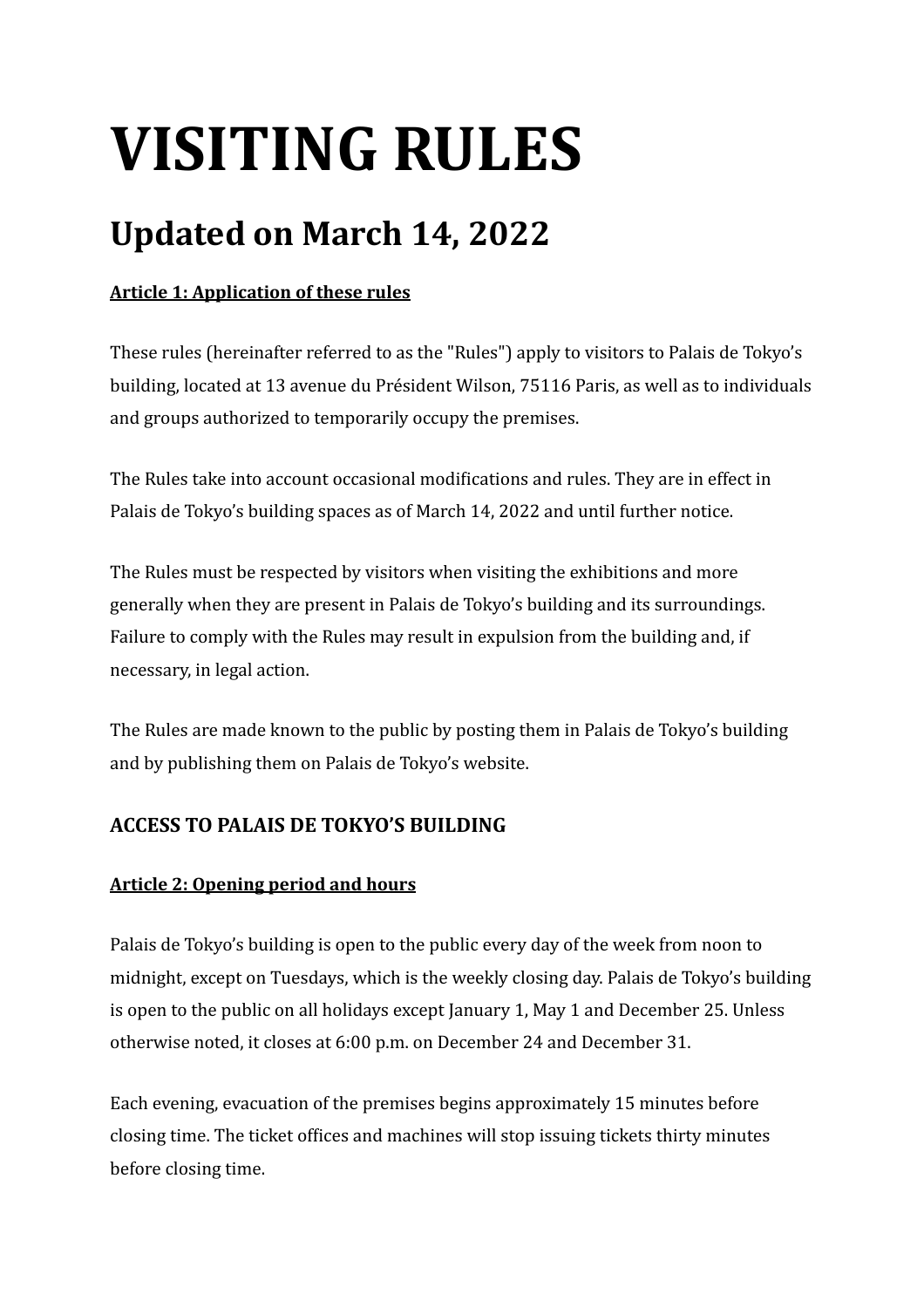Some events may extend beyond the above-mentioned hours. In this case, special arrangements are made for the evacuation of visitors.

#### **Article 3: Pricing**

Access to exhibitions and events held in Palais de Tokyo's building and organized by Palais de Tokyo is subject to the following pricing, except for specific art projects or those held in the lobby of the building or in certain areas around it.

The current prices are as follows: Full price:  $12 \notin$ ; Reduced price:  $9 \notin$ .

The reduced price applies to people under 26 years old, students, teachers, specialized educators, members of the Maison des Artistes and members of partner institutions.

Free admission is granted to visitors under 18 years of age, job seekers, recipients of minimum social benefits, staff of the Ministry of Culture, holders of the ICOM or IKT card, journalists, guide-lecturers, holders of the teacher's pass, and recipients of the minimum old age pension, C-E-A / Associate curators, disabled persons and their accompanying person, residents of the city of Ermont, educators and social workers, beneficiaries of the minimum old age pension, active solidarity income (RSA), assistance to asylum seekers (ADA), state medical assistance (AME), Universal health coverage (CMU) or transport solidarity card ("Carte Solidarité Transport").

The presentation of a proof of entitlement dating less than three months is necessary to benefit from the reduced price or free admission.

A subscription formula ("Tokyopass" or "Season Pass") or invitations and "Laissezpasser" tickets issued by Palais de Tokyo also allow access to exhibitions and events.

Groups of visitors who have booked their visit, according to the terms and conditions indicated by Palais de Tokyo, notably in article 23 of the Rules, may also benefit from special rates.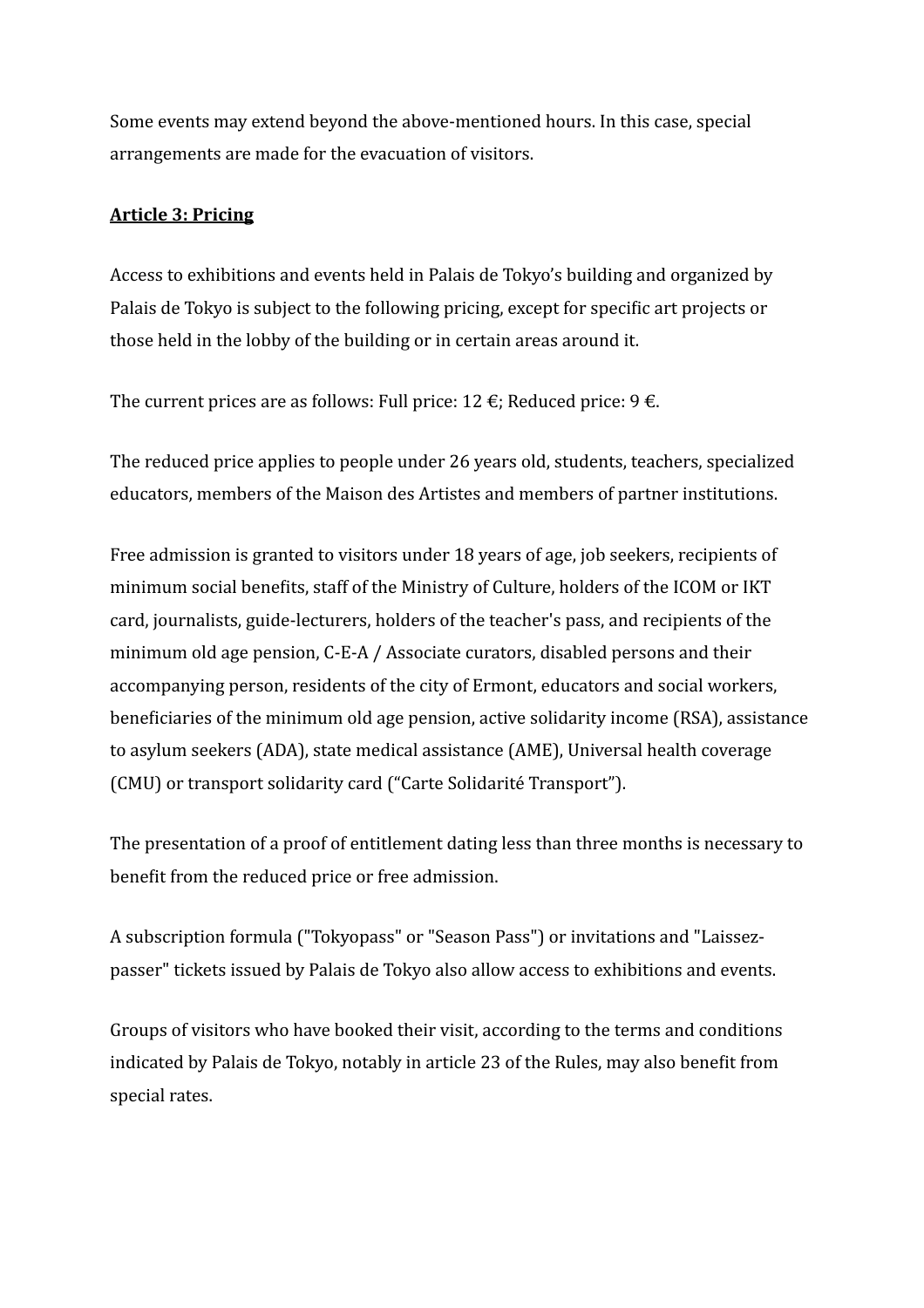Depending on the capacity of the spaces, queues may be organized at the discretion of the security services of Palais de Tokyo and in accordance with the provisions relating to groups below.

#### **Article 4: Access**

Access to the exhibition areas of Palais de Tokyo's building is subject to possession of a valid admission document:

-Palais de Tokyo's admission ticket issued by a ticket office or machine or purchased online;

-Tokyopass or Season Pass;

- -Reservation certificate for groups;
- -Invitation or "Laissez-passer".

Visitors must retain this document for the duration of their visit. The presentation of a valid admission document can be requested at any time. All tickets issued may not be returned or exchanged.

Visitors are not allowed to enter the areas not accessible to the public or the entire Palais de Tokyo's building outside of the days and hours when it is open to the public, unless expressly authorized by Palais de Tokyo's Direction. A badge issued by Palais de Tokyo's Direction is therefore necessary to circulate in these premises inaccessible to the public and in the building outside of these days and hours of opening.

Due to the health context, the number of groups may be limited, in accordance with Article 24 of the Rules, and groups and groupings of people exceeding this limit may be prohibited.

#### **Article 5: Mobility**

Wheelchairs of sick or disabled persons are allowed in Palais de Tokyo's building.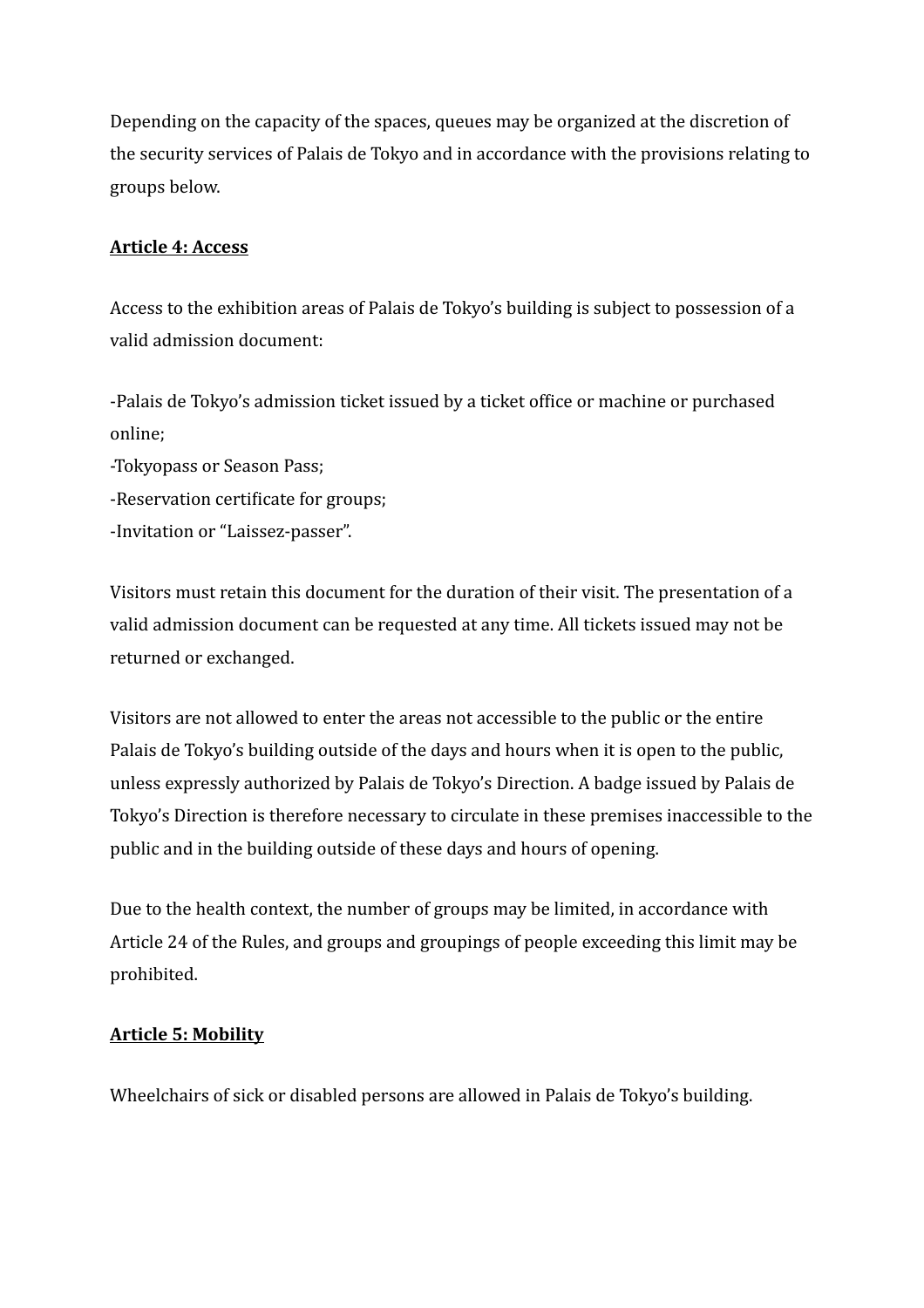Strollers are allowed. In the event of large crowds, strollers may be asked to be deposited in Palais de Tokyo's locker rooms, subject to availability of lockers.

#### **VISITORS' GENERAL BEHAVIOUR**

#### **Article 6: Rules related to the health situation**

Due to the health context and the covid-19 epidemic, it is imperative that visitors to Palais de Tokyo:

-Respect the queue outside the building (at the entrance) and the floor markings, if any, that have been put in place in order to respect a physical distance between people;

-Respect the entrances, exits and circulation path defined and posted on the ground or indicated by any signage if applicable;

-Respect the authorized number of people admissible in the spaces set up by Palais de Tokyo and the regulation lines (in particular while waiting to be able to access the spaces considered, according to the information communicated by the agents in charge of enforcing this authorized number of people);

-Wash hands upon entering Palais de Tokyo's building, using the hydroalcoholic gel provided;

-If possible and without obligation, book your ticket on the Internet ("e-ticket") rather than buying it at the cash desk, provided that e-ticket holders can go directly to the exhibition spaces access control;

-Respect physical distancing measures, including a minimum physical distance of one meter from other people;

-Do not give identification at the security checkpoint but present it visually to the agent;

-Avoid physical contact (shaking hands, hugging, etc.) whenever possible;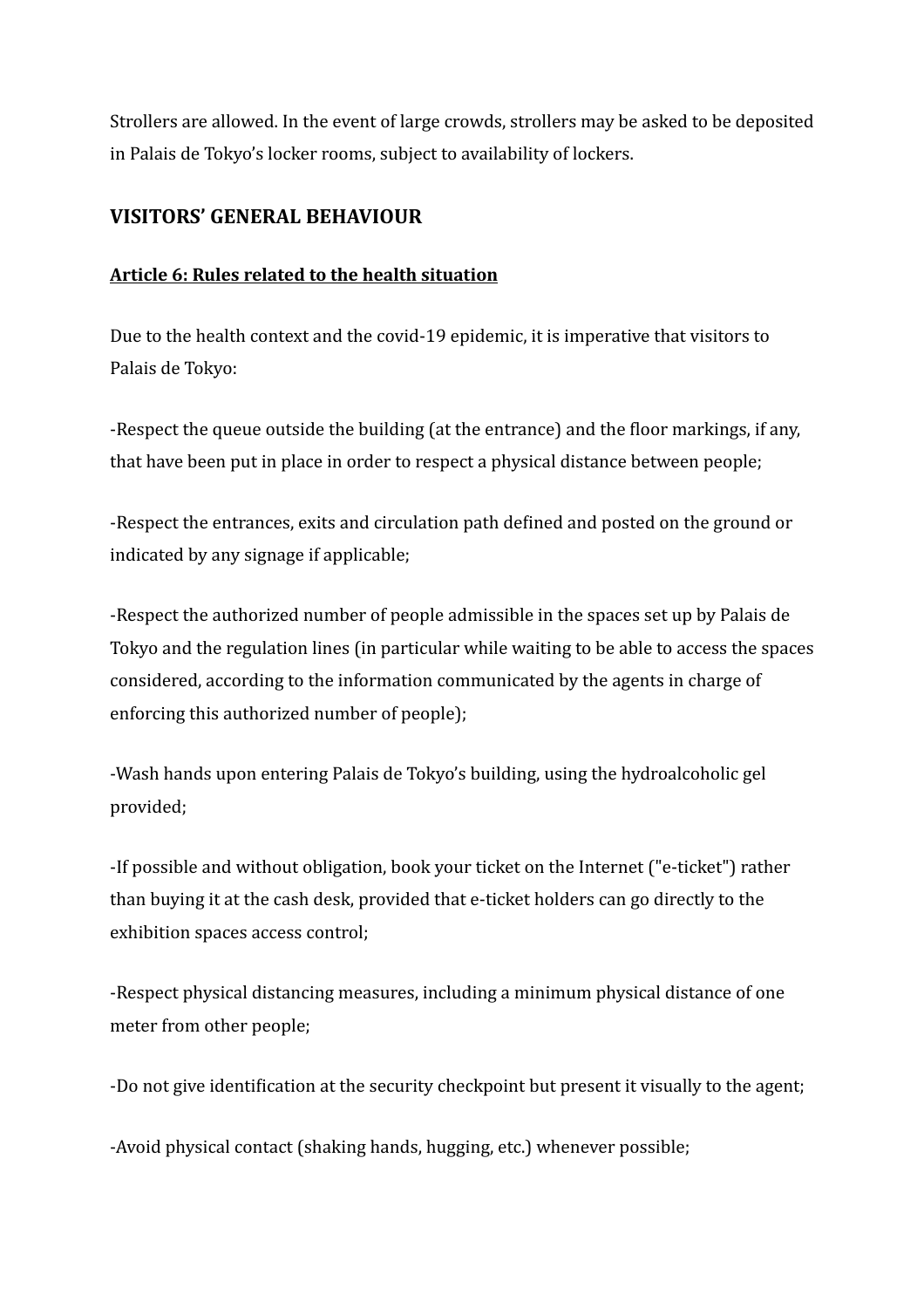-Adhere to the sanitary guidelines posted in the building spaces. It is understood that Palais de Tokyo implements specific protective measures (presence of protective Plexiglas windows, provision of hydroalcoholic gel, respect for physical distance,  $circulation$  path, information for people, signage, contact  $person(s)$  regarding the health situation and the aforementioned measures, etc.) with the objective of ensuring the safety of people.

#### Article 7: Recommendations related to the health situation

Without the provisions of this article constituting obligations under the Rules, Palais de Tokyo recommends that persons comply with the instructions and recommendations given by the French Government (available on the website www.gouvernement.fr/info[coronavirus](http://www.gouvernement.fr/info-coronavirus)).

#### **Article 8 : General**

Visitors are asked to respect safety procedures and to avoid disturbing the premises by their attitude, dress or speech.

In the public interest, visitors are required to follow recommendations or comply with orders issued by Palais de Tokyo's staff for health or safety reasons.

# **Article 9: Specific prohibitions**

It is forbidden to bring into Palais de Tokyo's building:

-Weapons and ammunition of all categories;

-Explosive, flammable or volatile substances;

-Illegal products and substances;

-Dangerous, heavy, cumbersome or foul-smelling objects, likely to cause any nuisance to other visitors, or to present a danger to the works of art on display;

-Works of art;

-Animals, except guide dogs for the visually impaired persons;

-Suitcases and large bags;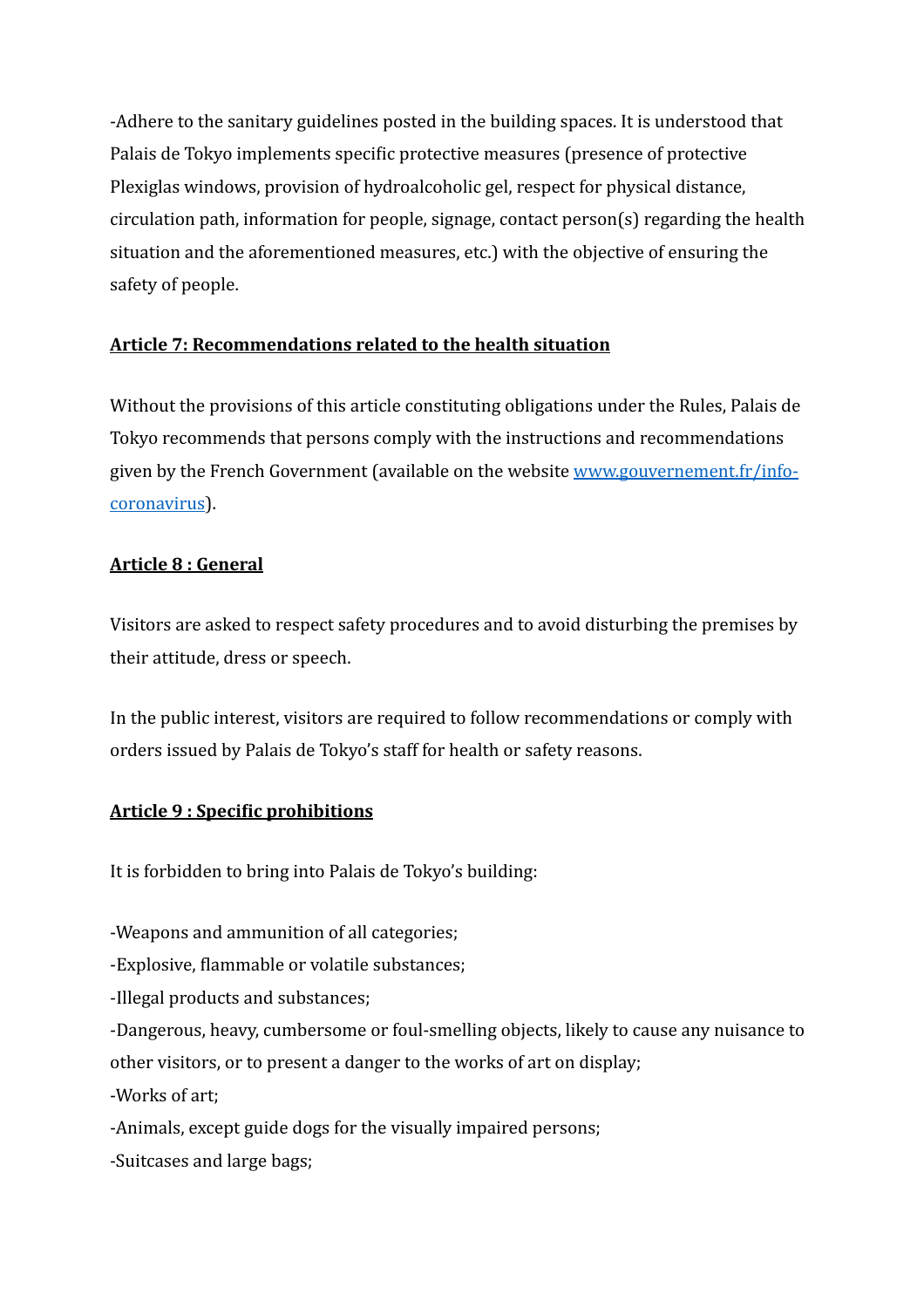-Any sharp, pointed or blunt object.

It is strictly forbidden:

-To enter Palais de Tokyo's building while drunk;

-To smoke inside Palais de Tokyo's building. This provision also applies to the use of electronic cigarettes;

-Except in the event of a disaster, to use the emergency exits and to take the emergency staircases;

-Touching works of art and decorations, leaning on display cases, pedestals and other elements of presentation;

-To affix graffiti, posters, marks or dirt;

-Throwing litter on the ground, especially chewing gum;

-Eating or drinking outside the designated areas;

-Eating or drinking outside of the areas provided for this purpose;

- Collecting money, engaging in any trade, advertising or propaganda, distributing tracts of any kind;

-To behave in a rowdy, insulting, violent or aggressive manner towards the staff and other visitors;

-To disturb the other visitors by any noisy demonstration, in particular by listening to music.

#### **Article 10: Sanctions**

Failure to comply with this title shall subject violators to expulsion from the establishment and, if appropriate, to legal action.

# LOCKER ROOMS AND OBJECT STORAGE

# **Article 11: General**

Palais de Tokyo provides its visitors with self-service lockers and a locker room with agents.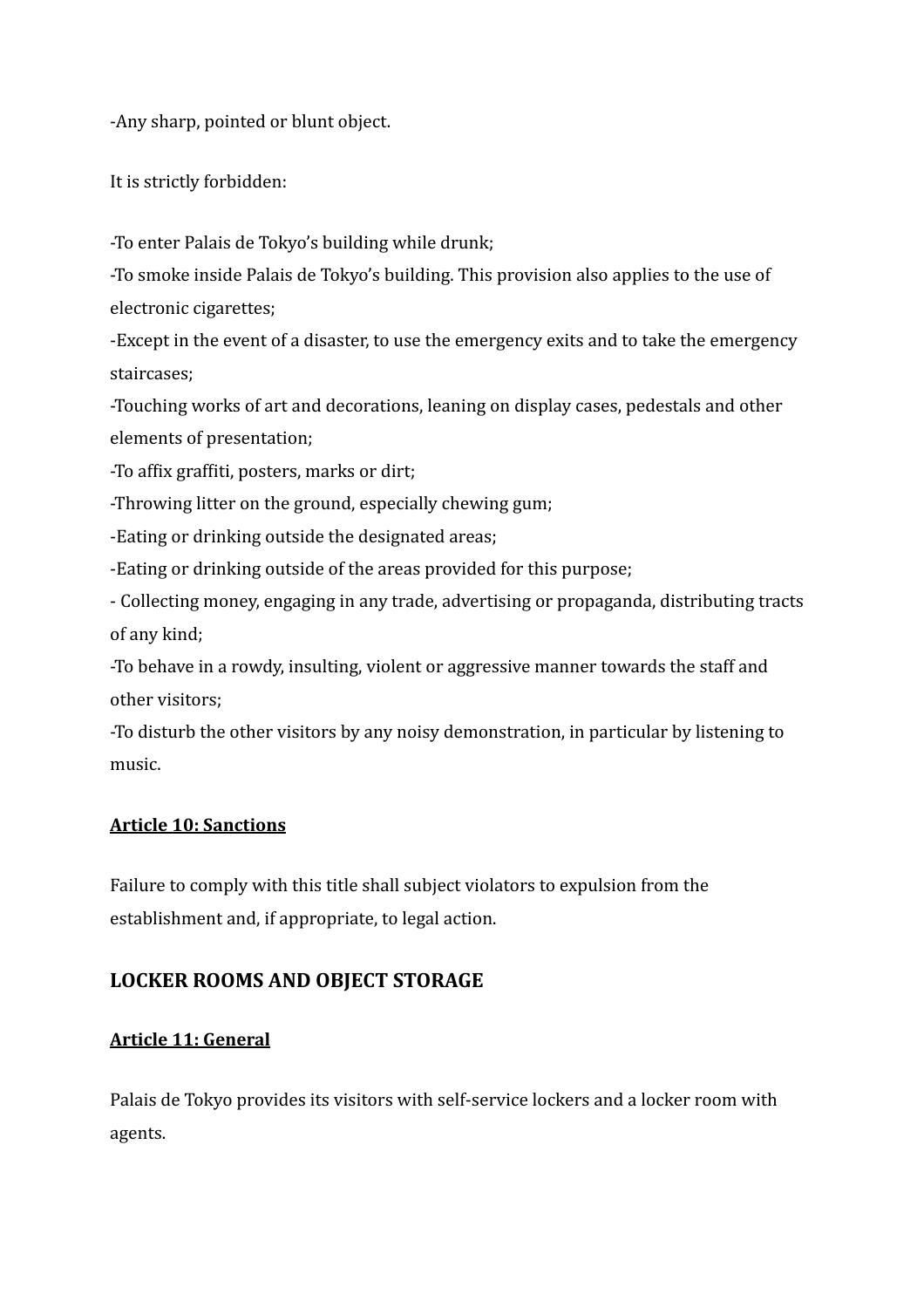#### **Article 12 : Mandatory object storage**

Unless special permission is given in writing by Palais de Tokyo, it is not possible to bring into the exhibition spaces:

-Umbrellas; -Suitcases, bags and objects larger than 55cm x 40cm x 25cm; -Motorcycle helmets; -Camera stands or supports; -Works of art or facsimiles or reproductions or casts of works of art; -Strollers in case of large crowds; -Scooters, skates and rollerblades.

These items must be left in the locker rooms, subject to availability of lockers.

#### **Article 13: Liability**

The Palais de Tokyo declines all liability for the disappearance of, or damage to, objects and personal effects in its building for which it is not responsible.

# **Article 14: Items found and returned**

Lost and found specific items (credit cards, identification papers, etc.) must be turned in to a Palais de Tokyo staff member. Palais de Tokyo will keep these items at the disposal of their owners for 48 hours. After this time, they are turned in to the nearest police station or to the Central Lost and Found Office of the Police Prefecture.

Other lost and found items will be kept at the disposal of their owners for 30 days by Palais de Tokyo and can be claimed at Palais de Tokyo's security desk. In any case, the belongings and objects which would have been given to Palais de Tokyo, with its agreement and which would not be withdrawn, are kept by Palais de Tokyo.

# **SAFETY OF PEOPLE, WORKS AND BUILDING**

#### **Article 15 : Reports**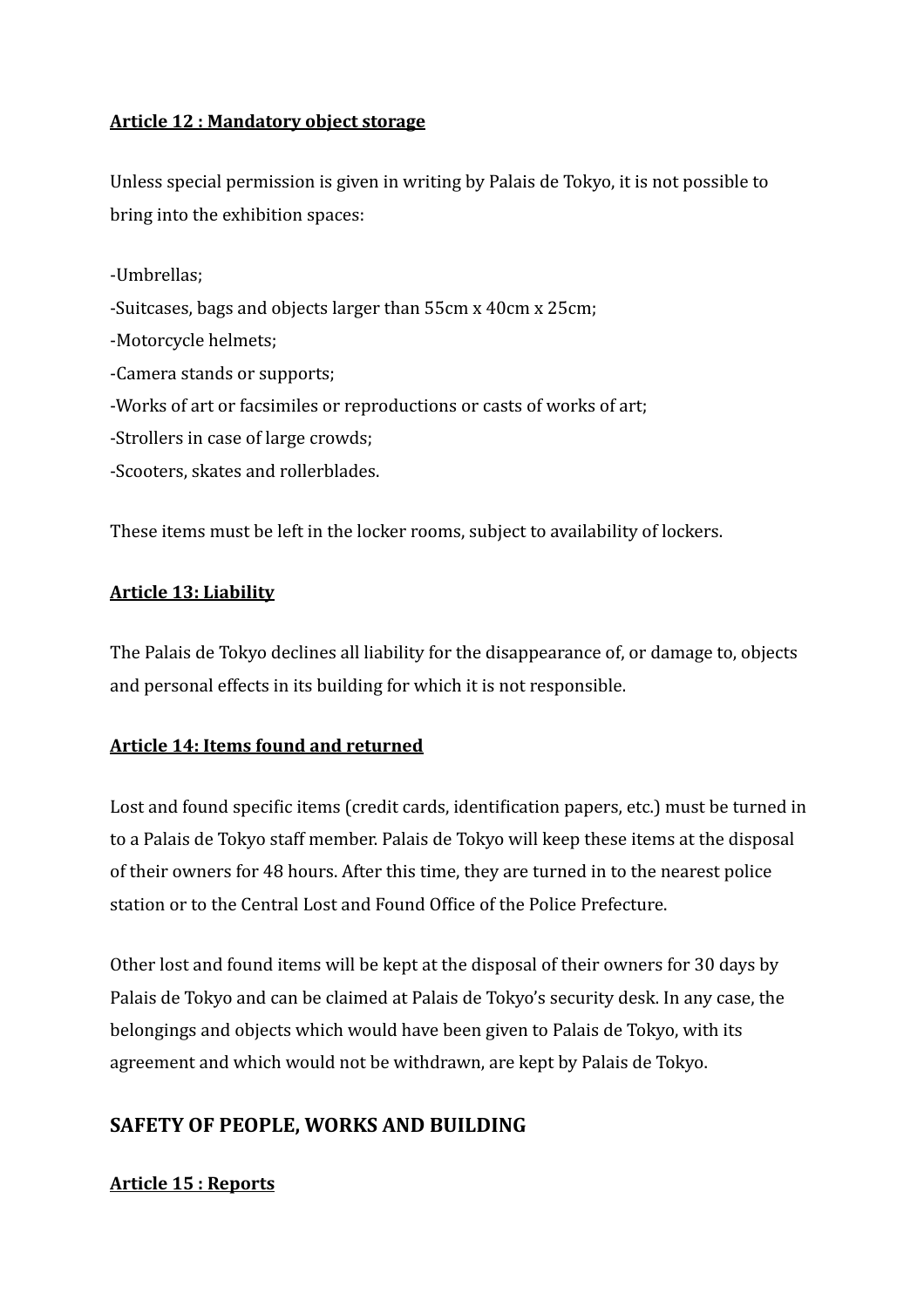Visitors contribute to safety by reporting any accidents or abnormal events to security guards or Palais de Tokyo's staff.

#### Article 16: Behavior in case of evacuation

If evacuation of the building is necessary, it will be carried out in an orderly and disciplined manner under the guidance of Palais de Tokyo staff members, in accordance with the instructions received by them.

#### **Article 17: Behavior in case of accident**

In the event of an accident or illness, it is forbidden to move the patient or the injured person, to make him or her drink or to administer any medication before the arrival of the emergency services.

If a doctor, nurse or first-aid worker intervenes, he or she may remain with the ill or injured person until he or she is evacuated; he or she is asked to leave his or her name and address with a Palais de Tokyo agent present on the premises.

# **Article 18: Presence of children**

Children remain the responsibility of their parents. Any lost child will be given to a Palais de Tokyo agent who will accompany the child to the reception desk. If necessary, and in any case after the closing of Palais de Tokyo's building, the lost child will be taken to the nearest police station.

# **Article 19: Alert and requisition**

No work of art may be removed or moved in the presence of the public during the opening hours of Palais de Tokyo's building. Any visitor who witnesses the removal of a work of art is entitled to give the alarm.

In accordance with article R642-1 of the French Penal Code, everyone is required to assist Palais de Tokyo's staff when the assistance of visitors is required by the competent administrative authority.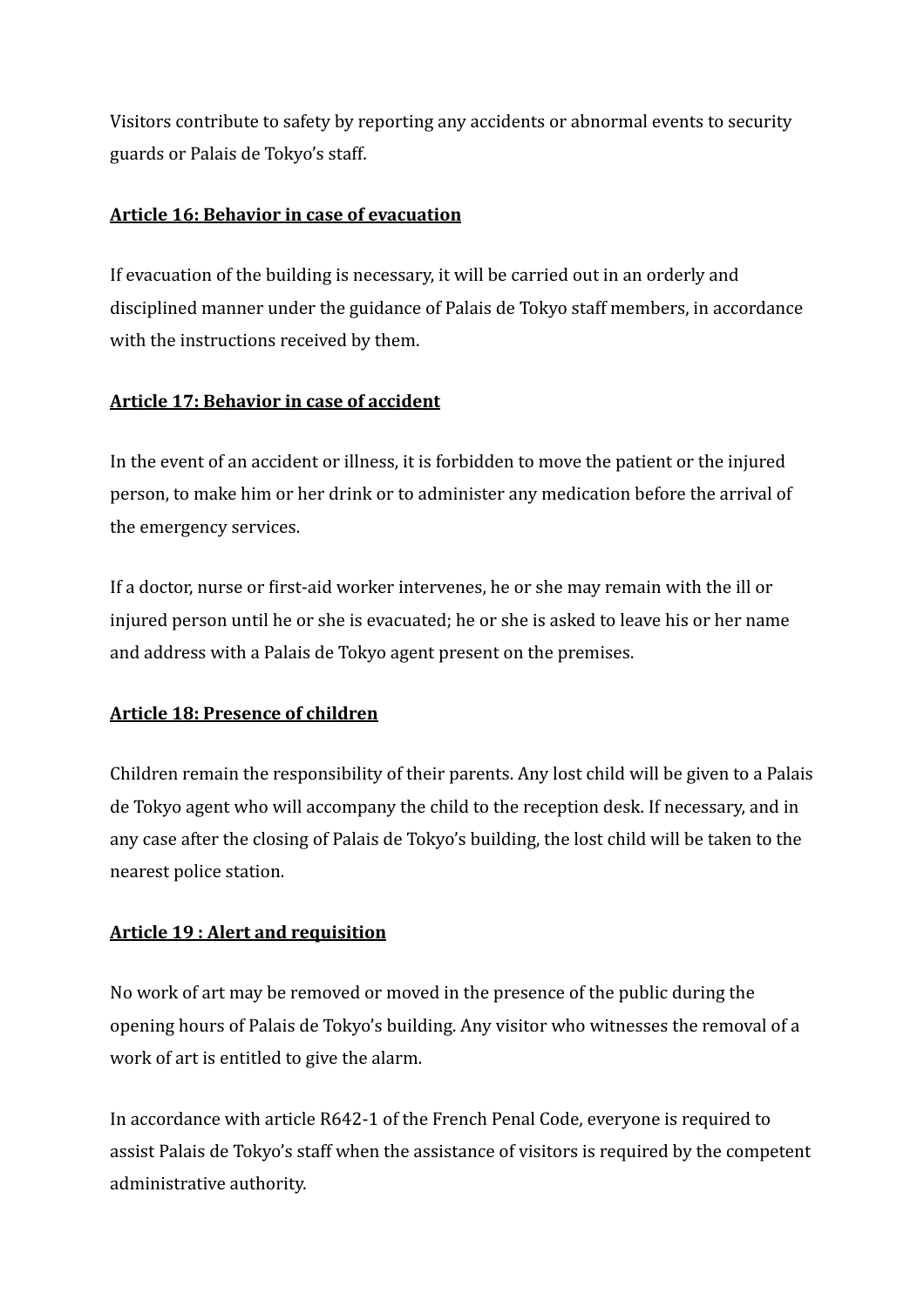In particular, in the event of an attempted theft in Palais de Tokyo's building, alarm measures may be taken, including the closing of accesses and the control of exits.

#### **Article 20: Videoprotection**

A video surveillance system under the responsibility of the head of the security department of Palais de Tokyo is installed in the different areas open to the public of the building, in order to ensure the security of people and goods. This installation is governed by a prefectorial authorization (article L252-1 of the French Code of internal security).

# Article 21: Site closure and other measures in the event of a risk to the safety of **persons and property**

In the event of overcrowding, unrest, strikes or understaffing, and in any situation that may jeopardize the safety of persons or property, Palais de Tokyo's building may be closed in whole or in part or its hours of opening may be changed. The head of the establishment or his representative may take any measure imposed by the circumstances.

# **PROVISIONS FOR OUTDOOR SPACES**

#### **Article 22: General**

In the outdoor areas of Palais de Tokyo's building (including the forecourts), any action that may threaten or impair the safety of persons and property is strictly prohibited, including:

- -Engaging in chases, jostling, slipping ;
- -Climbing;
- -Obstructing the movement of visitors;
- -Practicing exercises or games that may disturb the peace and quiet of the premises, cause accidents or damage the structures;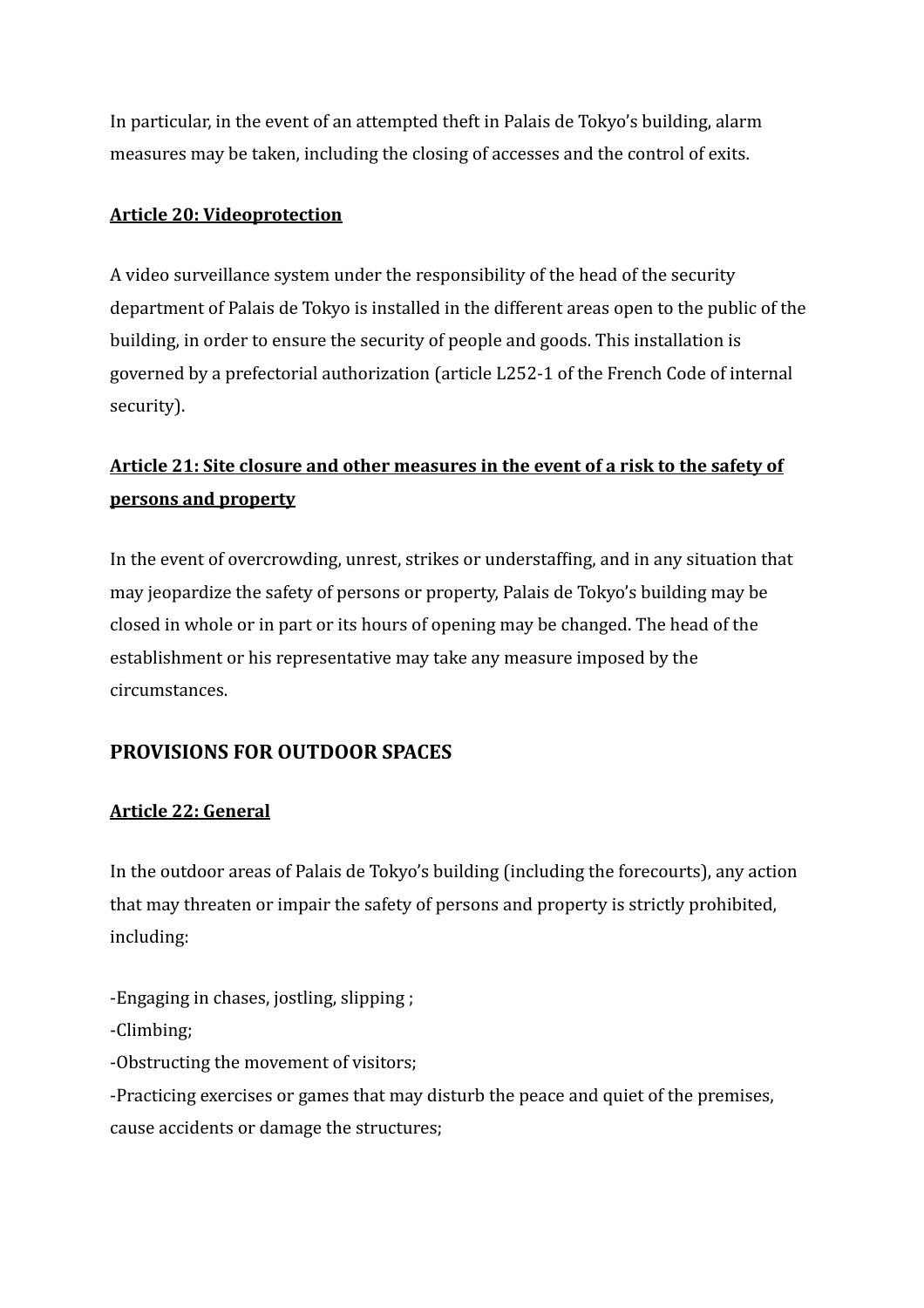-Use wheeled vehicles (except wheelchairs for people with reduced mobility and strollers for young children);

-Putting up posters or mobile signs and making inscriptions or graffiti of any kind;

-Bathing or wading in the pools, walking or running on the coping;

-Throwing papers or garbage on the ground, especially chewing gum;

-Camping or setting up, even for a few moments, any device intended for camping.

# **GROUP PROVISIONS**

#### **Article 23: General**

Groups (10 people or more) must reserve a time for their visit either in advance with Palais de Tokyo's reservation service or directly at the reception desk (subject to acceptance). Admission to Palais de Tokyo's building is subject to presentation of the reservation form/certificate sent to the group manager.

The group manager undertakes to comply with all the provisions set out in the reservation form (time, number of people, planned activities, price and method of payment) and to inform Palais de Tokyo's reservation service of any changes.

Group visits are conducted by a member of Palais de Tokyo's staff who undertakes to ensure compliance with all the Rules.

#### **Article 24 : Headcount limit**

In the exhibition areas, the number of people in each group may not exceed the limits provided for by the regulations in force, particularly with regard to the health situation and the capacity of Palais de Tokyo's building. This limit can be communicated upon request, in particular by the reception and ticketing agents present in Palais de Tokyo's building. 

For school groups, a minimum number of accompanying adults is required, as specified by Palais de Tokyo at the time of reservation.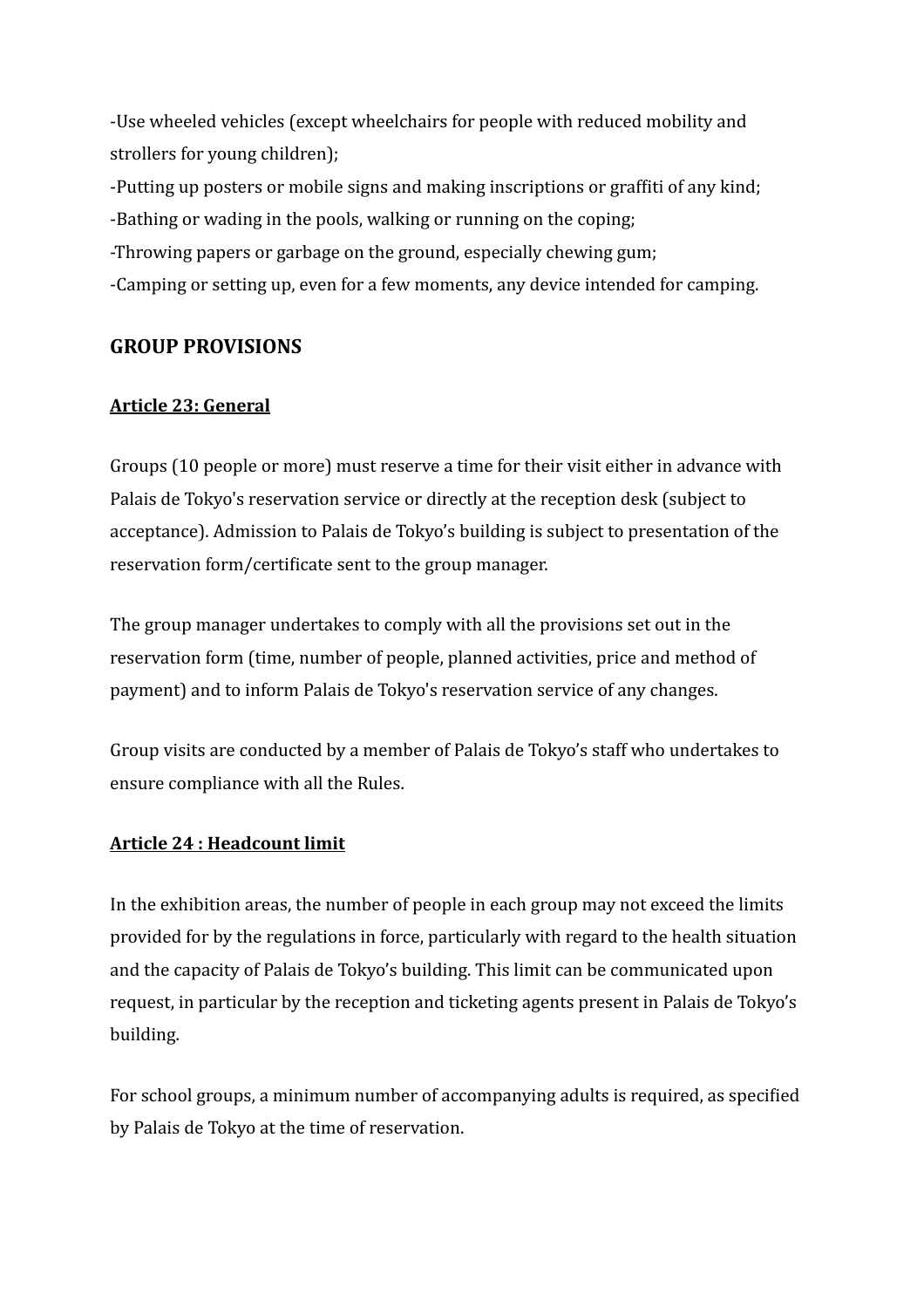#### **Article 25 : Additional restrictions**

Spontaneous groups may not be accepted if the capacity of Palais de Tokyo's building is reached. A group may also be refused entry to the building if the number of people does not meet safety standards, or if the number of accompanying adults, particularly for groups of minors, is not in accordance with current regulations.

The head of the institution may, at any time, restrict the usual conditions of access and visit of groups, depending in particular on the capacity of Palais de Tokyo's building, technical or safety constraints.

#### **Article 26: Interactions with other visitors**

Group visits must be carried out in compliance with the conditions of visit set out in the Rules and must not cause any inconvenience to other visitors.

#### **SHOOTING, RECORDING AND COPYING**

#### **Article 27 : Photographs, shoots, films**

In the exhibition spaces and more generally within Palais de Tokyo's building and its surroundings (particularly the forecourt), it is understood that any photography or reproduction of works of art presented (and their representation) may only be carried out with the corresponding prior agreement of the holders of the rights to these works of art (particularly literary and artistic property rights), the Rules not being considered as authorization. 

Visitors may not use flashes, lighting devices or tripods in the areas of Palais de Tokyo's building. Photography or filming of the technical facilities and equipment and of Palais de Tokyo staff members is prohibited. Any recording, filming or sound recording of staff and the public requires the consent of the persons concerned.

Also, photography and audio or audiovisual recordings may be subject to additional restrictions posted in Palais de Tokyo's building.